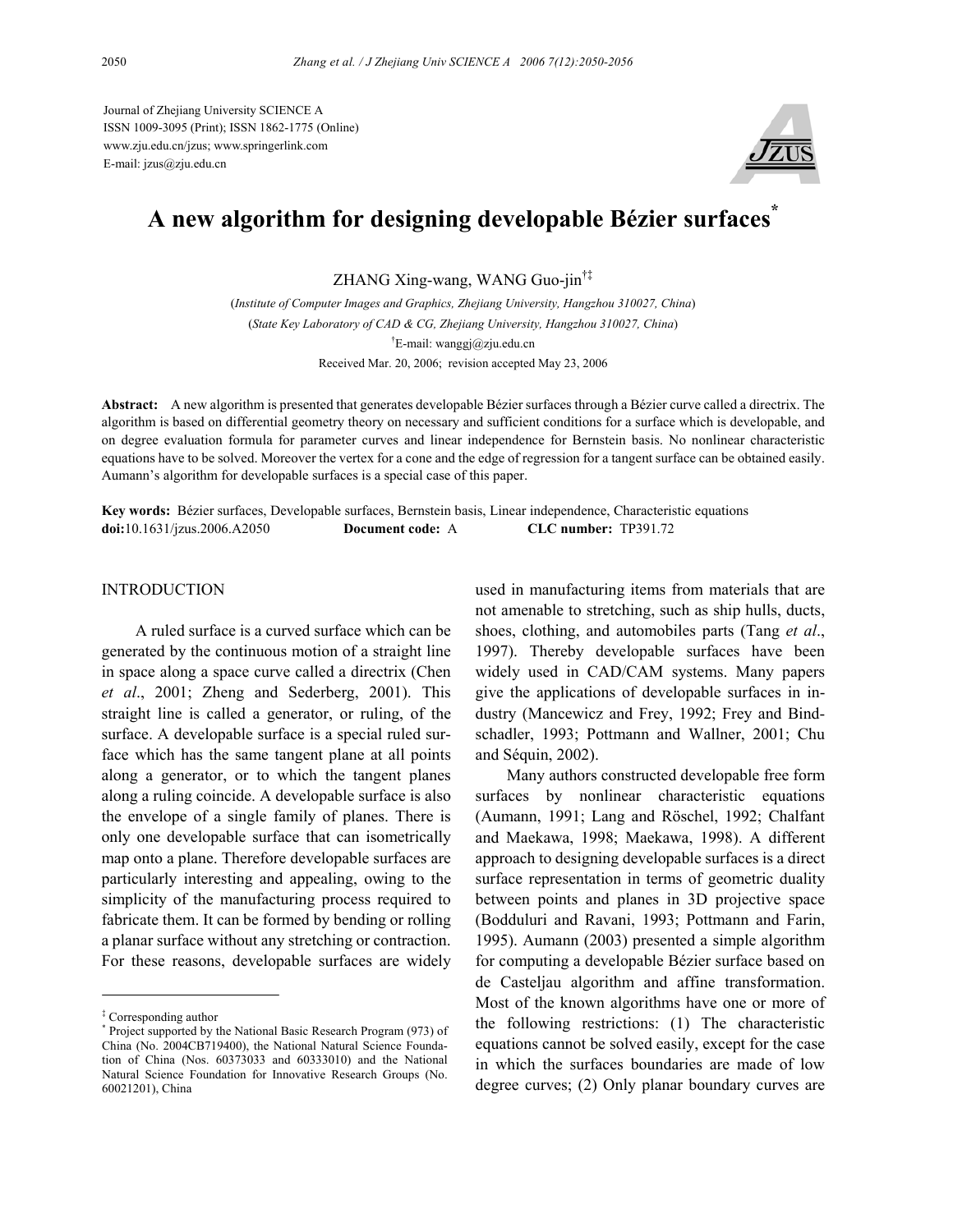permitted for designing developable surfaces; (3) It is difficult to determine the vertex for a cone and the edge of regression for a tangent surface. To get rid of these disadvantages, this paper does an in-depth research on the geometric essence of developable Bézier surfaces. According to the differential geometry theory on the necessary and sufficient conditions for a surface which is developable, the degree evaluation formula for parameter curves and the linear independence for Bernstein basis, we present a new method for constructing a developable Bézier surface passing through a given space boundary Bézier curve which is as a directrix. Also we can directly determine the vertex for a cone and the edge of regression for a tangent surface. This method covers the consequence in (Aumann, 2003) as a special case.

The next section gives the representation of ruled *n*×1 Bézier surfaces and developability constraints in Bézier surfaces. In Section 3, the three types of developable Bézier surfaces are discussed in detail, and some corresponding examples are given. The final section compares the results of this study with those of previous work and concludes this paper.

## RULED BÉZIER SURFACES AND DEVELOPA-BILITY CONDITIONS

Given two space Bézier curves of degree *n* as follows:

$$
\boldsymbol{\alpha}(u) = \sum_{i=0}^{n} B_i^n(u) \, \boldsymbol{p}_i, \qquad u \in [0,1], \tag{1}
$$

$$
q(u) = \sum_{i=0}^{n} B_i^n(u) q_i, \quad u \in [0,1], \tag{2}
$$

then we define an *n*×1 parametric ruled Bézier surface by using the expression:

$$
\mathbf{r}(u, v) = (1 - v)\boldsymbol{\alpha}(u) + v\mathbf{q}(u) = \boldsymbol{\alpha}(u) + v\mathbf{r}(u),
$$
  
(*u, v*)  $\in [0, 1] \otimes [0, 1]$  (3)

to blend them, where the curves  $\alpha(u)$  and

$$
\tau(u) = \sum_{i=0}^{n} B_i^n(u)(\mathbf{q}_i - \mathbf{p}_i), \quad u \in [0,1]
$$
 (4)

are called a directrix (or base curve) and a generator (or director curve) respectively.

According to differential geometry theory (Spivak, 1975), a ruled surface  $r(u, v)$  is developable if and only if for any  $u \in [0,1]$ , three vectors  $\alpha = \alpha'(u)$ ,  $\tau = \tau(u)$ ,  $\tau' = \tau'(u)$  are linearly dependent; in other words, there exist three scalar functions  $\lambda = \lambda(u)$ ,  $\mu = \mu(u)$  and  $\gamma = \gamma(u)$  that are not all zeros simultaneously such that

$$
\lambda \alpha' + \mu \tau + \gamma \tau' = 0. \tag{5}
$$

Spivak (1975) proved that there exist only three types of developable surfaces: cylinders (including planes), cones and tangent surfaces formed by the tangents of a space curve. When Eq.(5) is satisfied, different function system  $\{\lambda(u), \mu(u), \gamma(u)\}\)$  corresponds to one of the above three types. Next we will study these three types of Bézier surfaces in detail.

## ANALYTIC CONDITIONS FOR THREE TYPES OF DEVELOPABLE BÉZIER SURFACES

**Case 1**  $\lambda(u) \equiv 0$ .

In this case,  $\mu(u)$ ,  $\chi(u)$  are not zeroes simultaneously such that  $\mu \tau + \gamma \tau' = 0$ . It demonstrates that two vectors  $\tau$ ,  $\tau'$  are linearly dependent. Let  $e(u)$  be a unit vector parallel to  $\tau(u)$ . Hence there exist a scalar function  $\omega(u)$ , such that  $\tau(u) = \omega(u)e(u)$ . Thus we have  $\tau'=\omega' e^+\omega e'$ . Applying cross product to both sides of the former equation with the vector  $\tau$ , we can obtain  $\tau \times \tau' = \omega e \times \omega e' = \omega^2 e \times e' = 0$ . Therefore  $e \times e' = 0$ .  $||e||^2 = 1$ implies that *e*⋅*e*′=0. From the Lagrange identity

$$
(e\cdot e)(e'\cdot e')-(e\cdot e')^2=(e\times e')^2,
$$

it follows that *e*′⋅*e*′=0, i.e., *e*′=**0**. This indicates that the direction of the unit vector *e* does not change and so does the ruling  $\tau(u)$ . Consequently the developable Bézier surface is a cylinder.

In order to construct a cylinder concretely, using Eq.(4), we get  $\tau(0)=q_0-p_0$ , hence  $e=\frac{q_0-p_0}{q_0-p_0}$  $e = \frac{q_0 - p_0}{\|q_0 - p_0\|}$  $q_0 - p$ on

the other hand,

$$
\frac{d\tau(u)}{du} = \frac{d\omega(u)}{du} e,
$$
  

$$
\frac{d\tau(0)}{du} = n\Delta(q_0 - p_0) = \frac{d\omega(0)}{du} e,
$$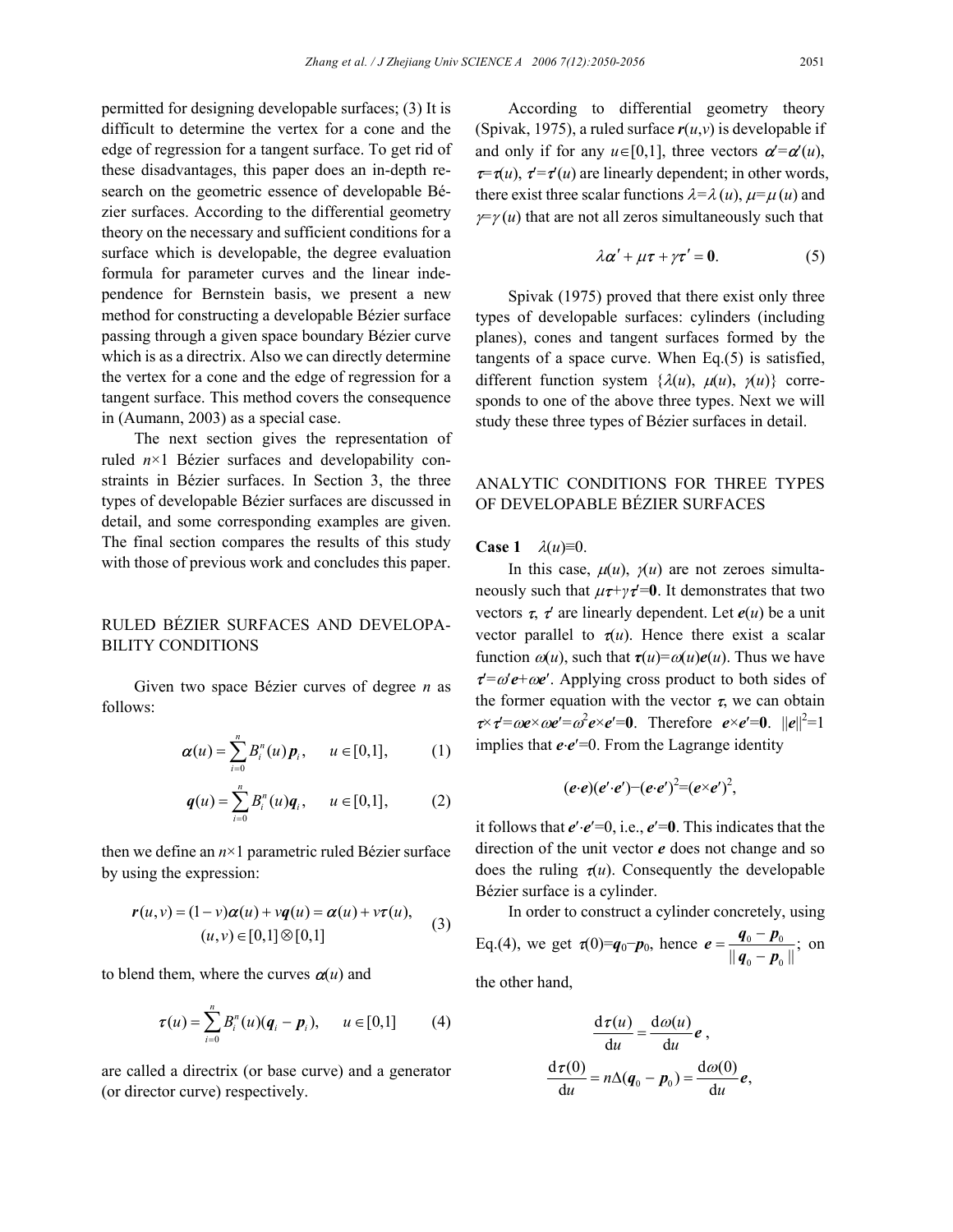where  $\Delta$  is the forward difference operator,  $\Delta(q_0$ *p*0)=(*q*1−*p*1)−(*q*0−*p*0), ∆*<sup>k</sup>* (*q*0−*p*0)=∆*<sup>k</sup>*−<sup>1</sup> (*q*1−*p*1)−∆*<sup>k</sup>*−<sup>1</sup> (*q*0−  $p_0$ ,  $k=2, 3, \ldots$  It is easy to conclude that  $(q_1-p_1)||e$ . In like manner, from the expression

$$
\frac{\mathrm{d}^i\boldsymbol{\tau}(0)}{\mathrm{d}u^i} = \frac{n!}{(n-i)!} \cdot \Delta^i (\boldsymbol{q}_0 - \boldsymbol{p}_0) = \frac{\mathrm{d}^i\omega(0)}{\mathrm{d}u^i} \boldsymbol{e},
$$

we obtain

$$
(q_i - p_i) || e
$$
,  $i = 1, 2, ..., n$ . (6)

Let  $q_{i+1}$ − $p_{i+1}$ = $\sigma(q_i - p_i)$ , *i*=0,1,…,*n*−1, where  $\sigma$  is a constant. Then the expression of the developable Bézier cylinder in (Aumann, 2003) can be obtained. Fig.1 shows two different 3×1 Bézier cylinders.



**Fig.1** 3×1 Bézier cylinders with  $q_{i+1}$ <sup>-</sup> $p_{i+1}$ = $\sigma(q_i-p_i)$ , *i*=0, **1**, …,  $n-1$ . (a)  $\sigma=1.0$ ; (b)  $\sigma=0.8$ 

**Case 2**  $\lambda(u) \neq 0$ .

In this case, there exist two functions  $a=a(u)$ =

$$
-\frac{\mu(u)}{\lambda(u)}, b = b(u) = -\frac{\gamma(u)}{\lambda(u)}, \text{ such that } \alpha = a\tau + b\tau'. \text{ Thus}
$$

developable surfaces  $r(u, v)$  can be expressed as

$$
\mathbf{r}(u,v) = \mathbf{\alpha}_1(u) + (v+b)\mathbf{\tau},\tag{7}
$$

$$
\boldsymbol{\alpha}_1(u) = \boldsymbol{\alpha} - b\boldsymbol{\tau},\tag{8}
$$

where the derivative vector of the vector  $\alpha_1(u)$  is

$$
\boldsymbol{\alpha}'_1 = \boldsymbol{\alpha}' - b'\boldsymbol{\tau} - b\boldsymbol{\tau}' = (a - b')\boldsymbol{\tau}.
$$
 (9)

**Case 2.1** *a*=*b*′.

In this case,  $\alpha' = 0$ , which means that  $\alpha_1$  is a constant vector. We can make a parameter transformation

$$
\hat{v} = v + b(u),\tag{10}
$$

so that developable surface  $r(u,v)$  can be represented by

$$
\mathbf{r}(u, v) = \mathbf{\alpha}_1 + \hat{v}\mathbf{\tau}(u), \qquad (11)
$$

where  $\hat{v} \in [b(u), b(u) + 1]$ ; this denotes that the surface  $r(u, v)$  is a cone with its vertex  $\alpha_1$ .

Assume that the Bézier curve  $\alpha(u)$  in Eq.(1) is known, the Bézier curve  $q(u)$  in Eq.(2) must be determined such that Bézier ruled surface  $r(u, v)$ , expressed as Eq.(3), with the Bézier curve  $\alpha(u)$  in Eq.(1) as its directrix, is developable. In this case, the ruled surface  $r(u, v)$  is a cone.

Let us observe some special examples as follows.

(1) Let 
$$
a=0
$$
,  $b=1/(\rho-1)$  where  $\rho\neq1$  is a constant.

In this case,  $\alpha' = \tau/(\rho-1)$ . According to Eq.(1) and Eq.(4), we have

$$
n\sum_{i=0}^{n-1}B_i^{n-1}(u)\Delta p_i=n\frac{1}{\rho-1}\sum_{i=0}^{n-1}B_i^{n-1}(u)\Delta(q_i-p_i),
$$

and based on the linear independence of Bernstein basis (Piegl and Tiller, 1997) we obtain

$$
(\rho-1)(p_{i+1}-p_i)=(q_{i+1}-p_{i+1})-(q_i-p_i),
$$
  

$$
i=0, 1, ..., n-1;
$$

that is,

$$
q_i = q_0 + \rho(p_i - p_0), \quad i = 1, 2, ..., n.
$$
 (12)

The expression of the developable Bézier cone in (Aumann, 2003) can be yielded. Fig.2 shows two different 3×1 Bézier cones.

(2) Let  $a=\sigma$ ,  $b=\sigma u$ , where  $\sigma \neq 0$  is a constant. In this case, according to  $\alpha = a\tau + b\tau'$ , we have

$$
n\sum_{i=0}^{n-1} B_i^{n-1}(u) \Delta p_i
$$
  
=  $\sigma \sum_{i=0}^n B_i^n(u) (q_i - p_i) + n\sigma u \sum_{i=0}^{n-1} B_i^{n-1}(u) \Delta (q_i - p_i).$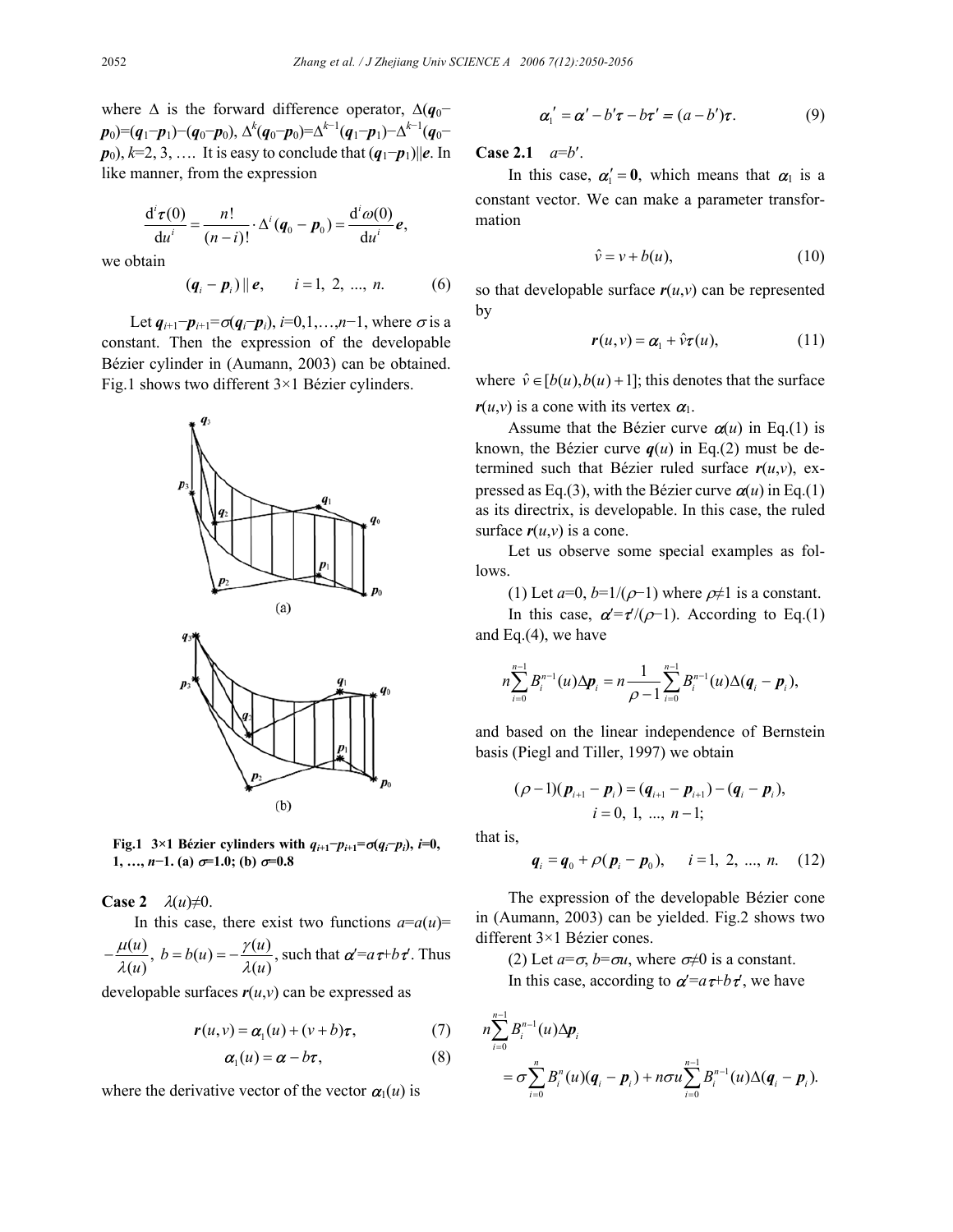

**Fig.2** 3×1 Bézier cones with  $q_i = q_0 + \rho(p_i - p_0)$ , *i*=1, 2, …, *n***.** (a)  $\rho$ =0.4; (b)  $\rho$ =0.0

Elevating the degree of Bézier curves on the two sides of the above equation respectively, the following expressions

$$
\sum_{i=0}^{n} B_{i}^{n}(u)((n-i)\Delta p_{i} + i\Delta p_{i-1})
$$
\n
$$
= \sum_{i=0}^{n} B_{i}^{n}(u)\sigma(q_{i} - p_{i}) + \sum_{i=1}^{n} B_{i}^{n}(u)(i\sigma\Delta(q_{i-1} - p_{i-1})),
$$
\n
$$
\Delta p_{-1} = \Delta p_{n} = 0,
$$

can be derived. Again, based on the linear independence of the Bernstein basis, we obtain

$$
\begin{cases}\nn\Delta p_0 = \sigma(q_0 - p_0); \\
(n-i)\Delta p_i + i\Delta p_{i-1} = \sigma(q_i - p_i) + i\sigma\Delta(q_{i-1} - p_{i-1}), \\
i = 1, 2, ..., n-1; \\
n\Delta p_{n-1} = \sigma(q_n - p_n) + n\sigma\Delta(q_{n-1} - p_{n-1}).\n\end{cases}
$$

It follows that

$$
\begin{cases}\n\boldsymbol{q}_{0} = \boldsymbol{p}_{0} + \frac{n}{\sigma} \Delta \boldsymbol{p}_{0}; \\
\boldsymbol{q}_{i} = \boldsymbol{p}_{i} + \frac{i \sigma (\boldsymbol{q}_{i-1} - \boldsymbol{p}_{i-1}) + (n - i) \Delta \boldsymbol{p}_{i} + i \Delta \boldsymbol{p}_{i-1}}{(i + 1) \sigma}, \\
i = 1, 2, ..., n - 1; \\
\boldsymbol{q}_{n} = \boldsymbol{p}_{n} + \frac{n \sigma (\boldsymbol{q}_{n-1} - \boldsymbol{p}_{n-1}) + n \Delta \boldsymbol{p}_{n-1}}{(n + 1) \sigma}.\n\end{cases}
$$

that is,

$$
(i+1)\sigma(q_i - p_i) - i\sigma(q_{i-1} - p_{i-1}) = (n-i)\Delta p_i + i\Delta p_{i-1},
$$
  

$$
i = 1, 2, ..., n-1.
$$

Using the above recursion formula, we obtain

$$
\begin{cases}\n\boldsymbol{q}_0 = \boldsymbol{p}_0 + \frac{n}{\sigma} \Delta \boldsymbol{p}_0; \\
\boldsymbol{q}_i = \boldsymbol{p}_i + \frac{(n-i)\boldsymbol{p}_{i+1} + (i+1)\boldsymbol{p}_i - (n+1)\boldsymbol{p}_0}{(i+1)\sigma}, \\
i = 1, 2, ..., n-1; \\
\boldsymbol{q}_n = \boldsymbol{p}_n + \frac{\boldsymbol{p}_n - \boldsymbol{p}_0}{\sigma}.\n\end{cases}
$$
\n(13)

Fig.3 shows two different 3×1 Bézier cones.



**Fig.3** 3×1 Bézier cones with  $a=\sigma$ ,  $b=\sigma u$ . (a)  $\sigma=3.0$ ; (b)  $\sigma$ =0.8

**Case 2.2** *a*≠*b*′.

In this case, we have  $\tau = \alpha' / (a - b')$ . Introducing a new parameter

$$
\hat{v} = \frac{v + b(u)}{a(u) - b'(u)},\tag{14}
$$

the equation of the developable surface  $r(u, v)$  can be written as

$$
\mathbf{r}(u, v) = \mathbf{\alpha}_1(u) + \hat{v} \mathbf{\alpha}_1'(u), \tag{15}
$$

where  $\alpha_1(u) = \alpha(u) - b(u)\tau(u)$  and  $\hat{v} = v + b(u)$ .  $r(u,v)$ is the tangent surface of the curve  $\alpha_1 = \alpha_1(u)$ , here  $\alpha_1(u)$ is the edge of regression.

As computed in Case 2.1, the Bézier curve  $q(u)$ in Eq.(2) must be determined such that the Bézier ruled surface  $r(u, v)$ , expressed by Eq.(3), with the Bézier curve  $\alpha(u)$  in Eq.(1) as its directrix, is a tangent surface. Then we also can determine its edge of regression.

In the following, we discuss some typical and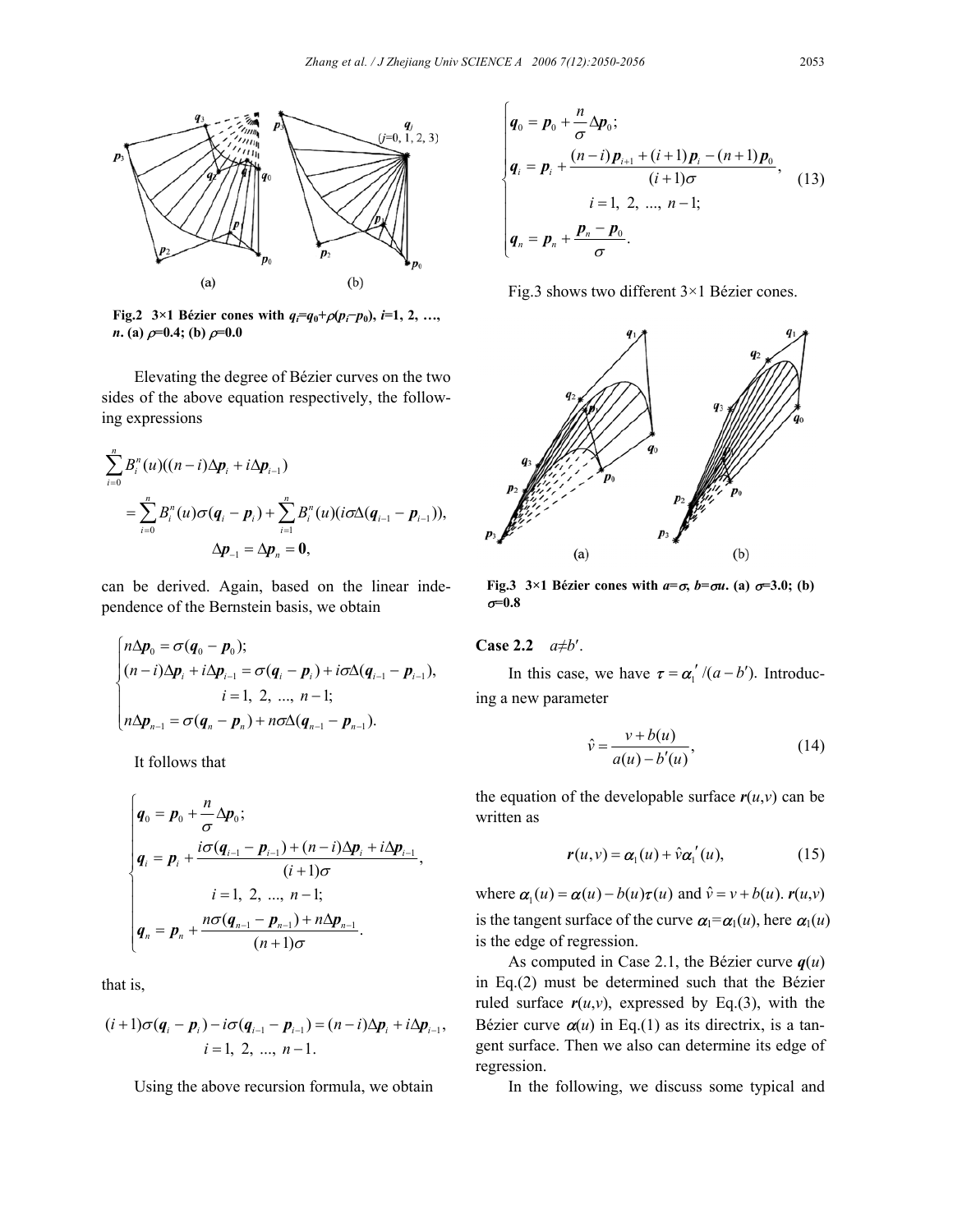important cases.

 $(1)$   $a=2, b=u$ .

Here, according to  $\alpha' = a\tau + b\tau'$  and the degree elevation formula for a Bézier curve, we get

$$
\sum_{i=0}^{n} B_{i}^{n}(u)((n-i)\Delta p_{i} + i\Delta p_{i-1})
$$
\n
$$
= \sum_{i=0}^{n} B_{i}^{n}(u)[2(q_{i} - p_{i})] + \sum_{i=0}^{n} B_{i}^{n}(u)(i\Delta(q_{i-1} - p_{i-1})),
$$
\n
$$
\Delta p_{-1} = \Delta p_{n} = \Delta p_{-1}q_{-1} = 0,
$$

and further according to the linear independence for Bernstein basis, we obtain

$$
(n-i)\Delta p_i + i\Delta p_{i-1} = 2(q_i - p_i) + i\Delta(q_{i-1} - p_{i-1}),
$$
  
\n $i = 0, 1, ..., n;$   
\n
$$
\Delta p_{-1} = \Delta p_n = \Delta(q_{-1} - p_{-1}) = 0.
$$

Therefore,

$$
\begin{cases}\n\boldsymbol{q}_0 = \boldsymbol{p}_0 + \frac{n \Delta \boldsymbol{p}_0}{2}; \\
\boldsymbol{q}_i = \boldsymbol{p}_i + \frac{(n-i) \Delta \boldsymbol{p}_i + i \Delta \boldsymbol{p}_{i-1} + i (\boldsymbol{q}_{i-1} - \boldsymbol{p}_{i-1})}{i+2}, \\
i = 1, 2, ..., n-1; \\
\boldsymbol{q}_n = \boldsymbol{p}_n + \frac{n \Delta \boldsymbol{p}_{n-1} + n (\boldsymbol{q}_{n-1} - \boldsymbol{p}_{n-1})}{n+2}.\n\end{cases}
$$

Again, using the above recursion formula, it is easy to know that

$$
\begin{cases}\n\mathbf{q}_0 = \mathbf{p}_0 + n\mathbf{A}_0; \\
\mathbf{q}_i = \mathbf{p}_i + (n-i)\mathbf{A}_i + i\mathbf{A}_i, \quad i = 1, 2, ..., n-1; \\
\mathbf{q}_n = \mathbf{p}_n + n\mathbf{A}_{n-1}; \\
\mathbf{A}_i = \frac{1}{(i+1)(i+2)} \sum_{j=1}^{i+1} j\Delta \mathbf{p}_{j-1}, \quad i = 0, 1, ..., n.\n\end{cases}
$$
\n(16)

Fig.4 shows a  $3\times1$  Bézier tangent surface where  $\alpha_1(u)$  is the edge of regression.

 $(2)$   $a=1, b=0.$ 

In this case,  $\alpha' = \tau$ . From the degree elevation formula for a Bézier curve, we get

$$
\sum_{i=0}^{n} B_{i}^{n}(u)((n-i)\Delta p_{i}+i\Delta p_{i-1})=\sum_{i=0}^{n} B_{i}^{n}(u)(q_{i}-p_{i}),
$$
  

$$
\Delta p_{-1}=\Delta p_{n}=0.
$$



**Fig.4** A 3×1 Bézier tangent surface with  $a=2$ ,  $b=u$ 

Then according to the linear independence for Bernstein basis, there exist

$$
(n-i)\Delta p_i + i\Delta p_{i-1} = (q_i - p_i), i = 0, 1, ..., n;
$$
  

$$
\Delta p_{-1} = \Delta p_n = 0.
$$

Hence

$$
\begin{cases}\n\boldsymbol{q}_0 = \boldsymbol{p}_0 + n\Delta \boldsymbol{p}_0; \\
\boldsymbol{q}_i = \boldsymbol{p}_i + (n-i)\Delta \boldsymbol{p}_i + i\Delta \boldsymbol{p}_{i-1}, \\
i = 1, 2, ..., n-1; \\
\boldsymbol{q}_n = \boldsymbol{p}_n + n\Delta \boldsymbol{p}_{n-1}.\n\end{cases} (17)
$$

Fig.5 shows a 3×1 Bézier tangent surface where  $a_1(u)$  is the edge of regression.



**Fig.5** A  $3\times1$  Bézier tangent surface with  $a=1.0$ ,  $b=0.0$ 

 $(3)$   $a=1/u, b=1$ . From  $\alpha = a\tau + b\tau'$ , we have

$$
n\sum_{i=0}^{n-1} B_i^{n-1}(u) \Delta p_i
$$
  
= 
$$
\frac{1}{u}\sum_{i=0}^n B_i^n(u)(q_i - p_i) + n\sum_{i=0}^{n-1} B_i^{n-1}(u) \Delta(q_i - p_i),
$$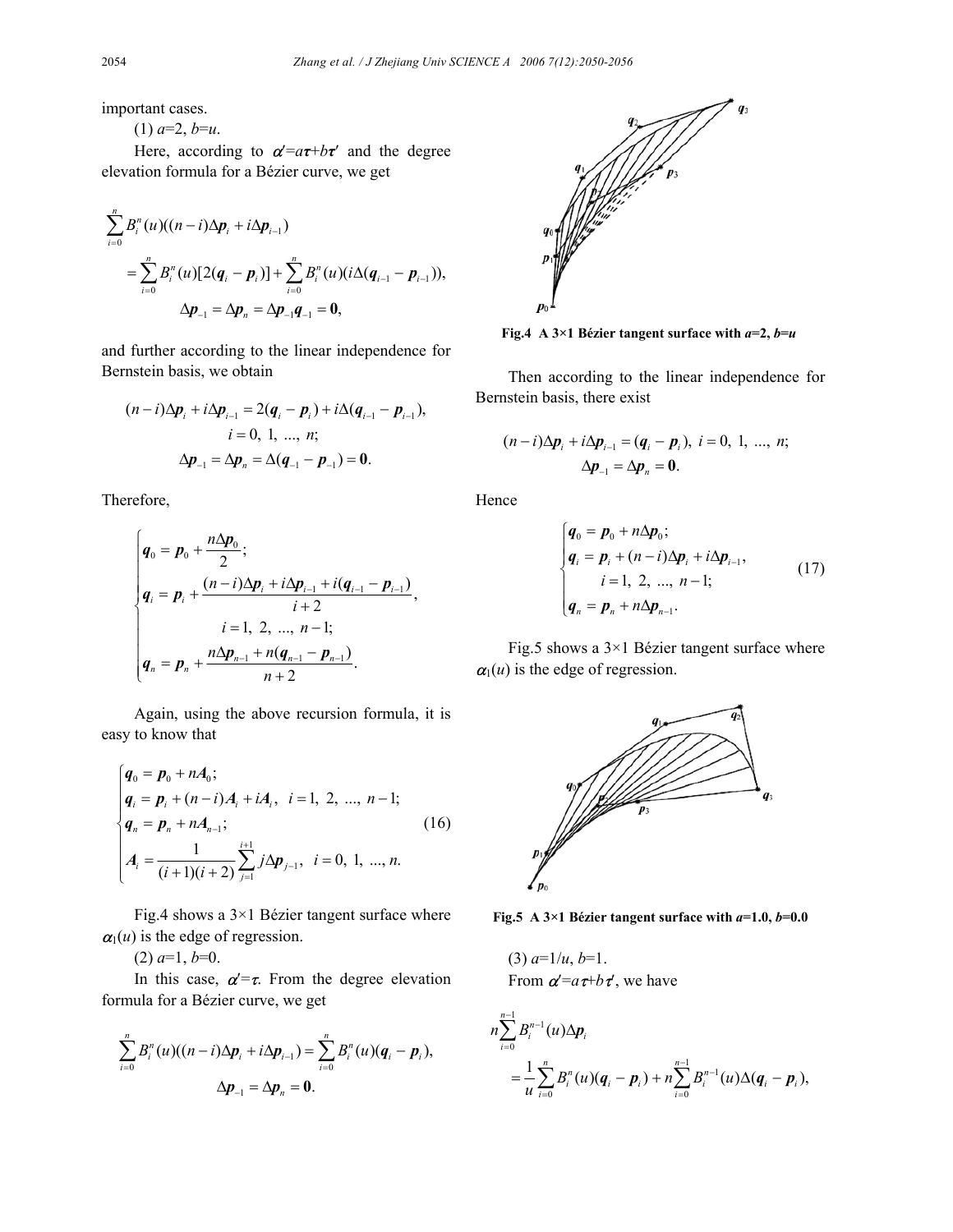curve, the following equation

$$
nu \sum_{i=0}^{n-1} B_i^{n-1}(u) \Delta p_i
$$
  
= 
$$
\sum_{i=0}^n B_i^n(u) (q_i - p_i) + nu \sum_{i=0}^{n-1} B_i^{n-1}(u) \Delta (q_i - p_i),
$$

and elevate the degree of Bézier curves on the two sides of the above equation, then

$$
\sum_{i=1}^{n} B_i^n(u)(i\Delta p_{i-1})
$$
\n
$$
= \sum_{i=0}^{n} B_i^n(u)(q_i - p_i) + \sum_{i=1}^{n} B_i^n(u)(i\Delta(q_{i-1} - p_{i-1}))
$$

can be obtained. According to the linear independence of the Bernstein basis, it follows that

$$
\begin{cases} \boldsymbol{q}_0 = \boldsymbol{p}_0; \\ \boldsymbol{q}_i = \boldsymbol{p}_i + \frac{i}{i+1} (\boldsymbol{p}_i + \boldsymbol{q}_{i-1} - 2\boldsymbol{p}_{i-1}), \ i = 1, \ 2, \ ..., \ n. \end{cases} (18)
$$

Fig.6 shows a  $3\times1$  Bézier tangent surface where  $\alpha_1(u) = \alpha(u) - \tau(u)$  is the edge of regression.



**Fig.6** A  $3\times1$  Bézier tangent surface with  $a=1/u$ ,  $b=1.0$ 

(4) 
$$
a = \frac{n(1-\sigma)}{\rho-1}
$$
,  $b = \frac{1-u+\sigma u}{\rho-1}$ ,  $\sigma \neq 1$ ,  $\rho \neq 1$ .

From  $\alpha'=a\tau+b\tau'$ , we get

$$
n\sum_{i=0}^{n-1}B_i^{n-1}(u)\Delta p_i = \frac{n(1-\sigma)}{\rho-1}\sum_{i=0}^nB_i^n(u)(q_i-p_i) + \frac{n(1-u+\sigma u)}{\rho-1}\sum_{i=0}^{n-1}B_i^{n-1}(u)\Delta(q_i-p_i).
$$

From the degree elevation formula for a Bézier

$$
(\rho - 1) \sum_{i=0}^{n} B_i^n(u) ((n - i) \Delta p_i + i \Delta p_{i-1})
$$
  
=  $n(1 - \sigma) \sum_{i=0}^{n} B_i^n(u) (q_i - p_i)$   
+  $\sum_{i=0}^{n} B_i^n(u) ((n - i) \Delta (q_i - p_i) + \sigma i \Delta (q_{i-1} - p_{i-1})),$   
 $\Delta p_{-1} = \Delta p_n = \Delta (q_{-1} - p_{-1}) = \Delta (q_n - p_n) = 0,$ 

can be obtained. Similarly, then we have

$$
(\rho - 1)((n - i)\Delta p_i + i\Delta p_{i-1}) = n(1 - \sigma)(q_i - p_i)
$$
  
+
$$
(n - i)\Delta(q_i - p_i) + \sigma i\Delta(q_{i-1} - p_{i-1}), i = 0, ..., n;
$$
  

$$
\Delta p_{-1} = \Delta p_n = \Delta(q_{-1} - p_{-1}) = \Delta(q_n - p_n) = 0.
$$

After rearranging it, we obtain

$$
(\rho - 1)((n - i)\Delta p_i + i\Delta p_{i-1}) = (n - i)((q_{i+1} - p_{i+1}) - \sigma(q_i - p_i)) + i((q_i - p_i) - \sigma(q_{i-1} - p_{i-1})), \ i = 0, 1, ..., n.
$$

After simplifying it, we obtain

$$
(n-i)((\rho-1)\Delta p_i - ((q_{i+1} - p_{i+1}) - \sigma(q_i - p_i)))
$$
  
=  $i((\rho-1)\Delta p_{i-1} - ((q_i - p_i) - \sigma(q_{i-1} - p_{i-1}))),$  (19)  
 $i = 0,1,...,n.$ 

In particular, taking the integer *i* as zero in the above equation, and letting

$$
n(\rho-1)\Delta p_0 - n((q_1 - p_1) - \sigma(q_0 - p_0)) = 0,
$$

we get

$$
(\rho-1)\Delta p_i - ((q_{i+1} - p_{i+1}) - \sigma(q_i - p_i)) = 0,
$$
  
 $i = 0, 1, ..., n-1;$ 

or

$$
\boldsymbol{q}_{i+1} = \boldsymbol{p}_i + \rho(\boldsymbol{p}_{i+1} - \boldsymbol{p}_i) + \sigma(\boldsymbol{q}_i - \boldsymbol{p}_i), \ i = 0, 1, ..., n-1,
$$
\n(20)

which is the expression of developable Bézier tangent surfaces in (Aumann, 2003). Fig.7 shows two different 3×1 Bézier tangent surfaces where the parameters  $\rho$  and  $\sigma$  are distinct.

or